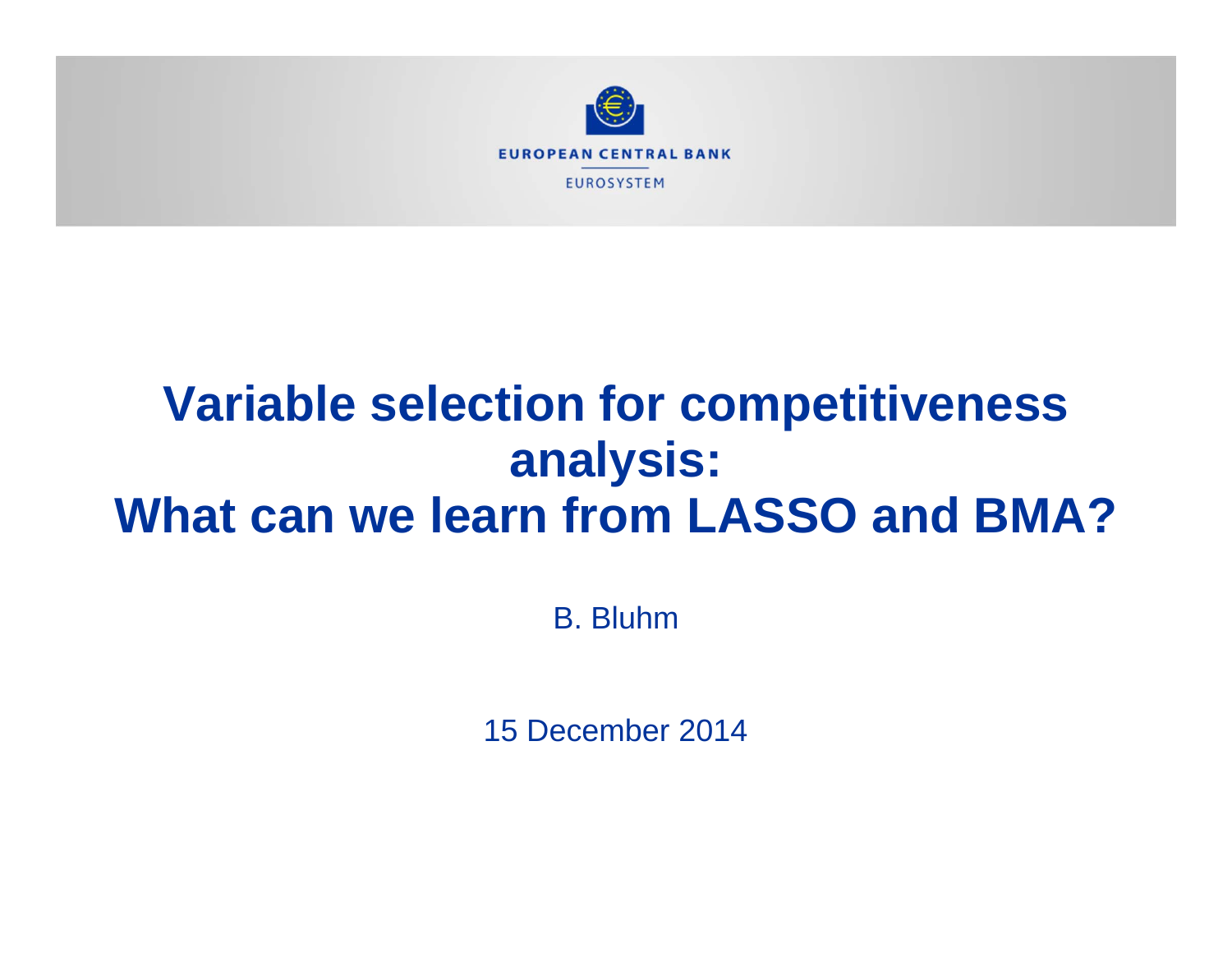- **1. Introduction**
- **2. Review of BMA-results**
- **3. Least absolute shrinkage and selection operator (LASSO)** 
	- **1. Methodology**
	- **2. Literature**
	- **3. Results**
- **4. Conclusions**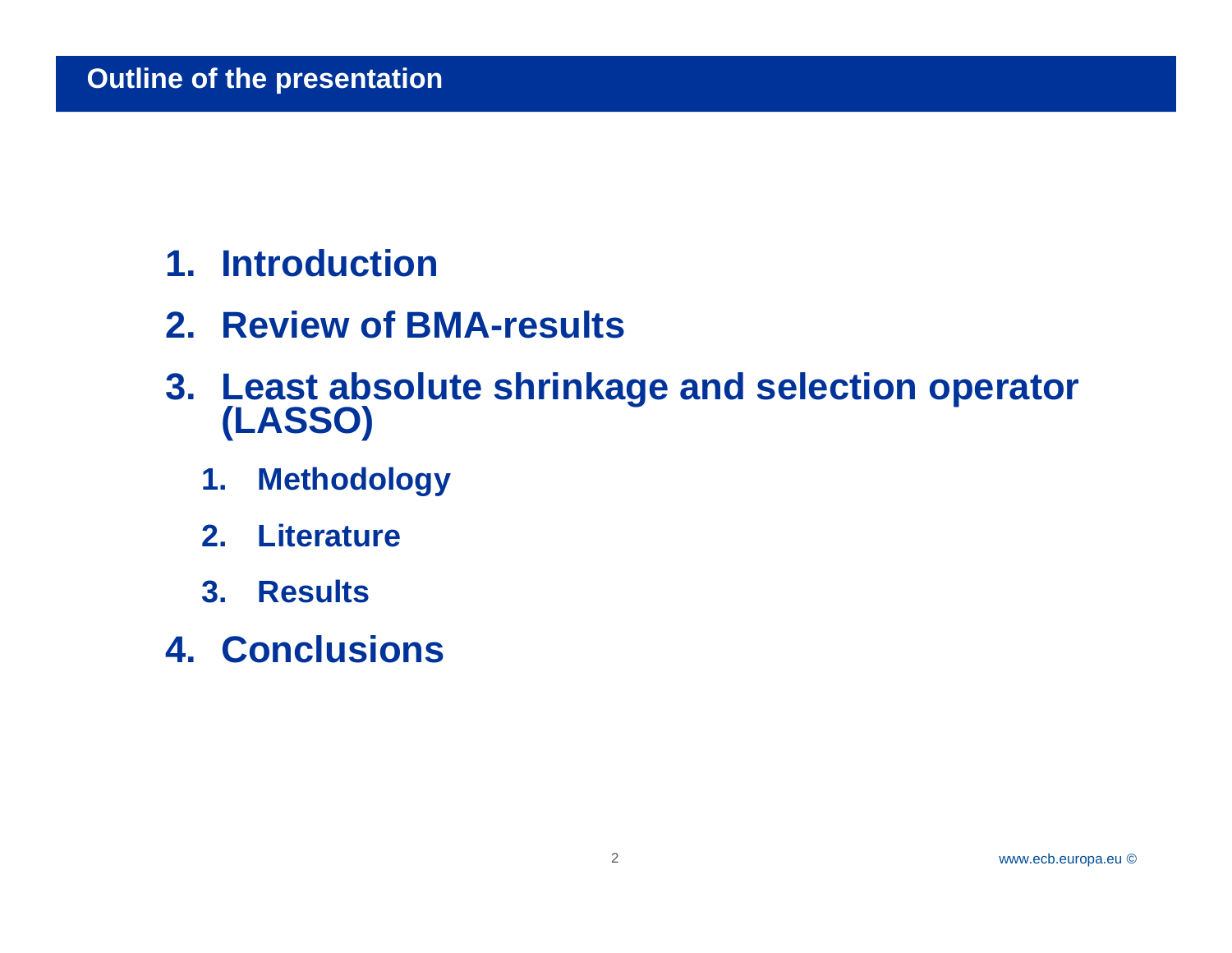- $\bullet$  Research objective:
	- Identify most important drivers of export market shares in EU using quantitative model selection procedures
- Methodological approach:
	- Least absolute shrinkage and selection operator (LASSO)
- $\bullet$  Dataset:
	- $\overline{\phantom{m}}$ BMA-dataset (see Benkovskis/Bluhm/Bobeica/Osbat/Zeugner, 2014)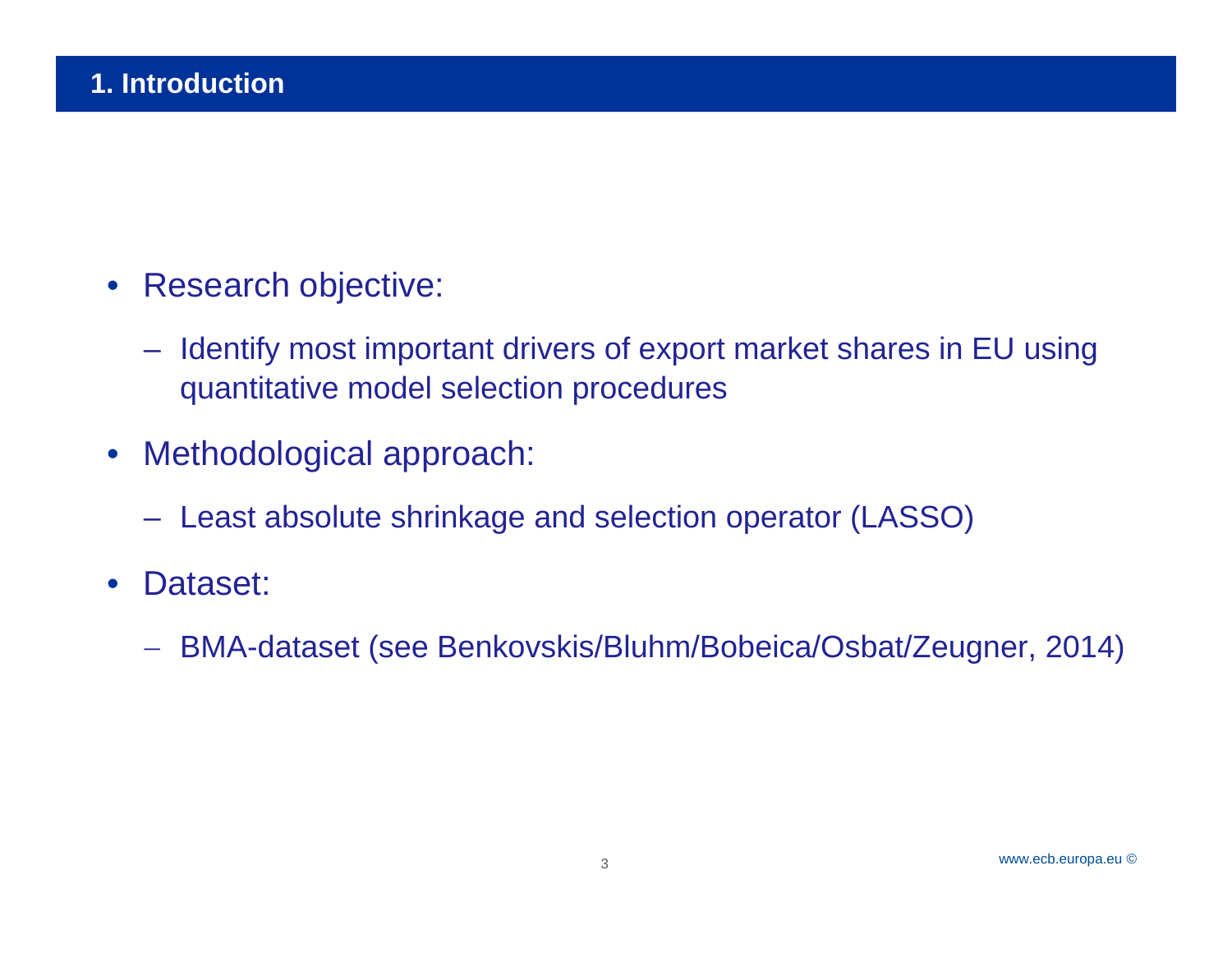- $\bullet$  Motivation: Assess robustness of BMA-results using alternative model selection methods (Lisbon-workshop)
	- What are the most important drivers according to LASSO method?
	- Is there a common set of important drivers identified by different methods (LASSO and BMA)?
	- How stable are the estimated coefficient signs across methods?
	- How well can the models explain export market share dynamics in individual countries?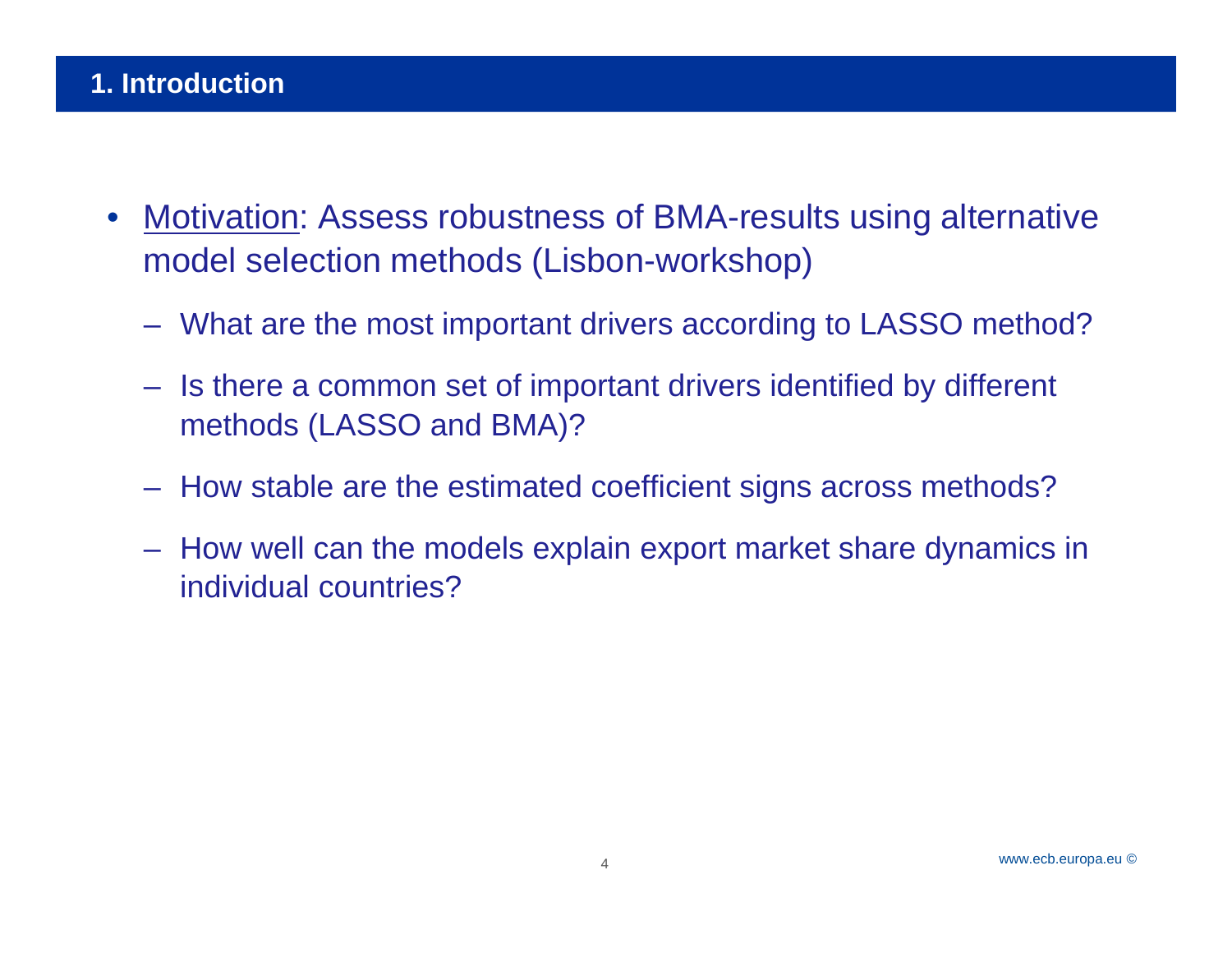- $\bullet$ **Summary of key results from LASSO** 
	- BMA-results remain very robust in several dimensions
	- Large overlap in set of most important drivers
	- Coefficient signs are the same across LASSO and BMA
	- LASSO tends to somewhat better explain export share dynamics in individual countries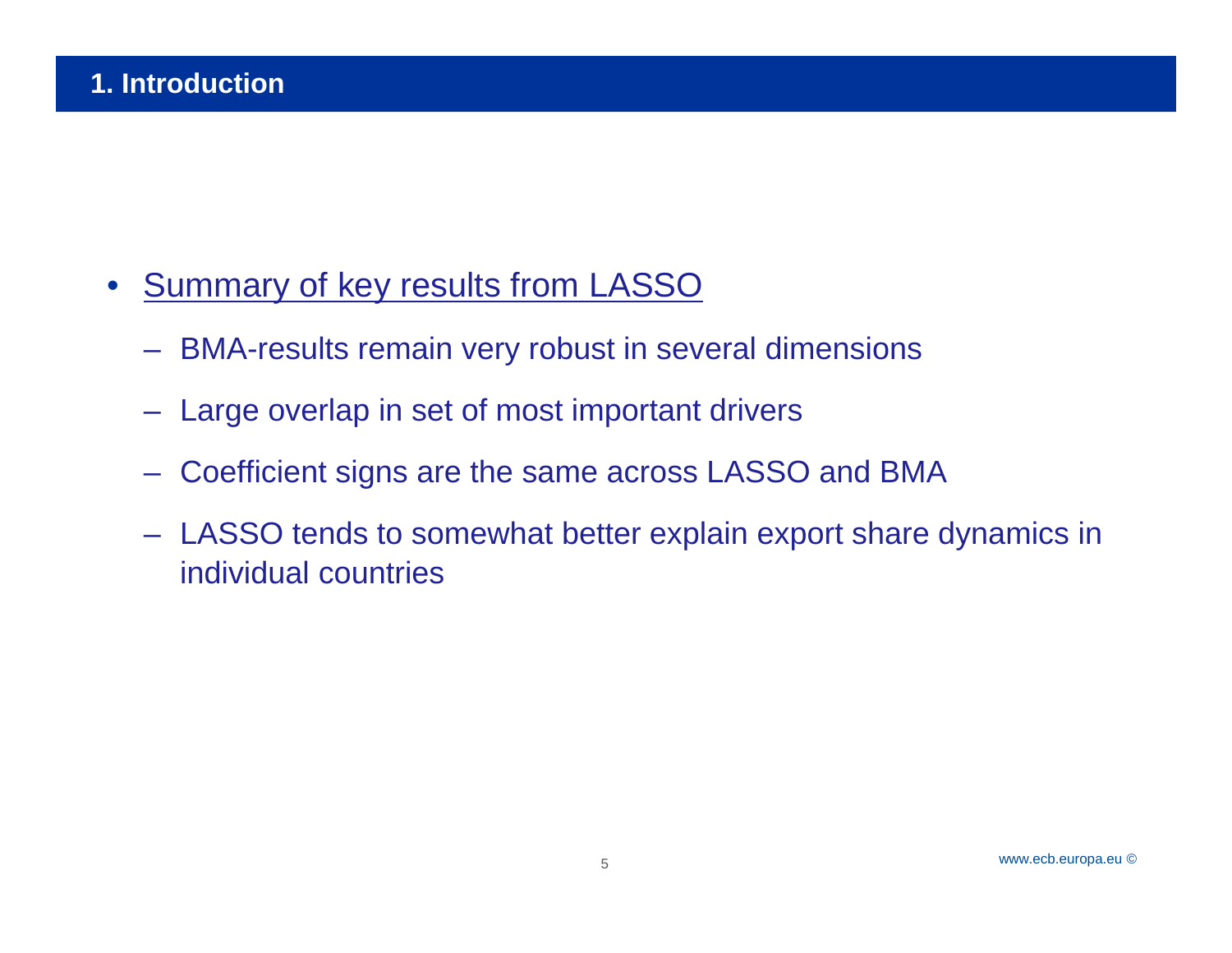- Problem of model uncertainty: which subset of a potentially large set of drivers should be included in a model for competitiveness assessment?
- BMA-approach: estimate models with **all possible** combinations of variables
- For each variable, we get a probability to be included in the true model (posterior inclusion probability)
- We require two criteria to confirm the statistical significance of a given variable:
	- –Posterior inclusion probability > prior inclusion probability
	- Abs(Posterior mean/posterior standard deviation) > 1.28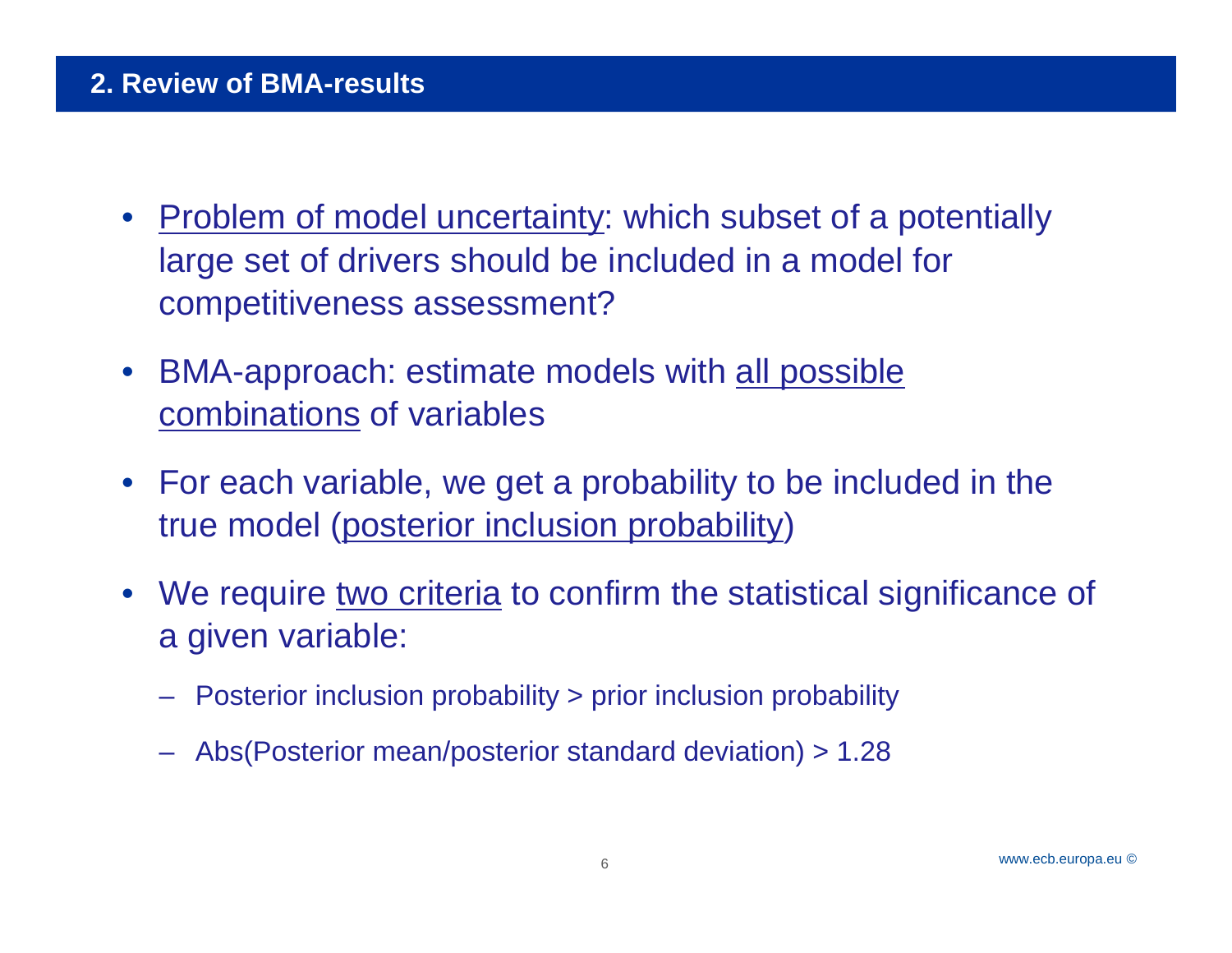# Model specification

- $\bullet$ Static panel model with country fixed-effects
- 25 EU-countries, split in two samples of new and old member states
- $\bullet$ Dependent variable: export market share growth
- $\bullet$ 45 independent variables, 9 CompNet indicators
- Estimation period: 2002-2011 (independent variables), 2003- 2012 (dependent variable)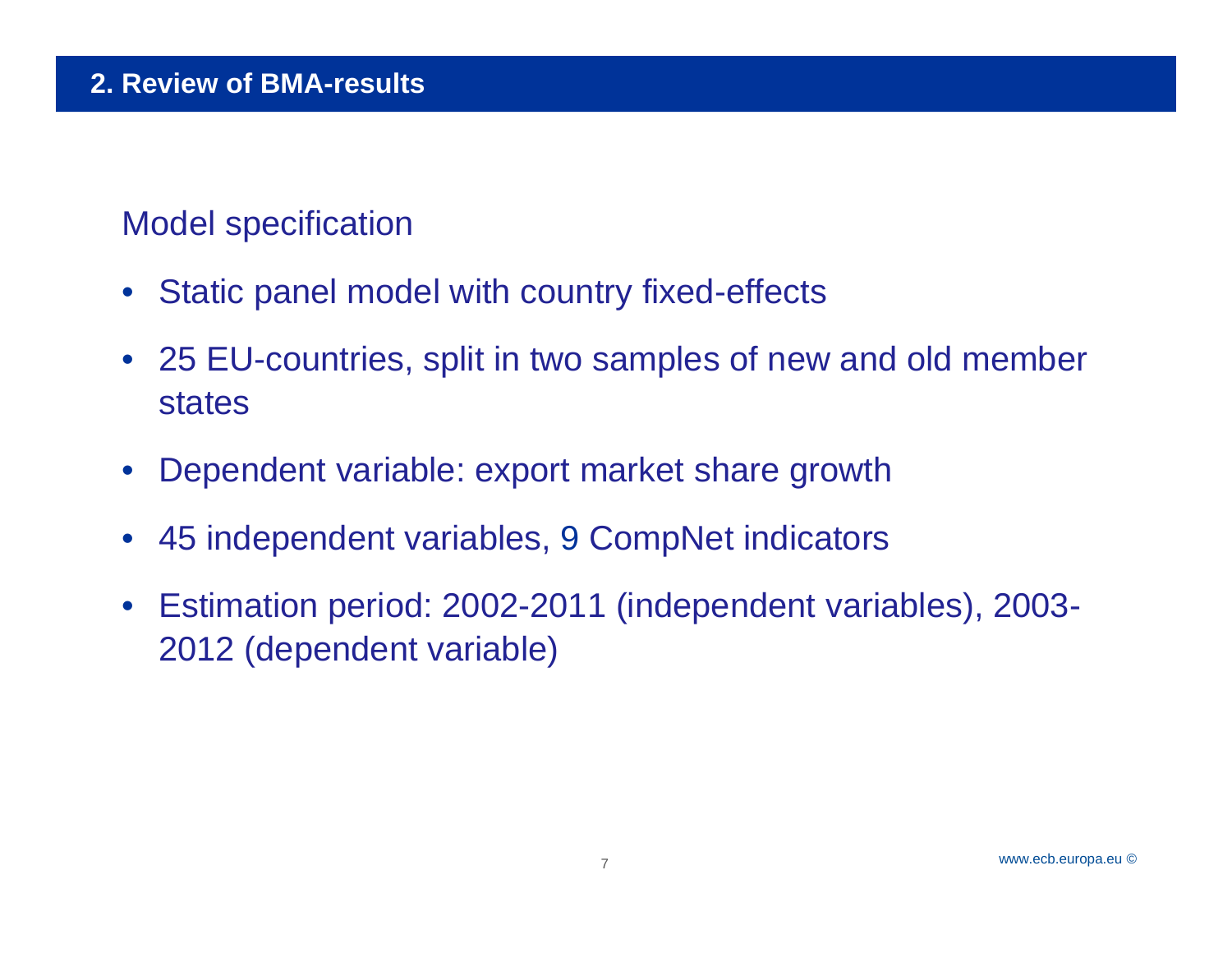#### 2. Review of BMA-results: old EU member states

|                                  | <b>BMA</b> |            |           |          |
|----------------------------------|------------|------------|-----------|----------|
| <b>Explanatory Variables</b>     | <b>PIP</b> | Post. Mean | Post. SD. | Mean\SD. |
| New overlap with China           | 0,74       | $-0,33$    | 0,13      | $-2,54$  |
| Crowding-out from China          | 0,72       | $-0,36$    | 0,16      | $-2,25$  |
| Debt (% of total liabilities)    | 0,57       | $-0,19$    | 0,09      | $-2,11$  |
| Investment (% of GDP)            | 0,50       | 0,31       | 0,19      | 1,63     |
| Loans growth                     | 0,42       | 0,15       | 0,09      | 1,67     |
| Change in GVC position           | 0,41       | $-0,16$    | 0,1       | $-1,60$  |
| Existent overlap with China      | 0,36       | $-0,44$    | 0,35      | $-1,26$  |
| Labour productivity growth       | 0,34       | 0,16       | 0,12      | 1,33     |
| Freedom to trade                 | 0,33       | 0,20       | 0,14      | 1,43     |
| TFP growth                       | 0,33       | 0,22       | 0,2       | 1,10     |
| Regulatory quality               | 0,33       | 0,13       | 0,09      | 1,44     |
| Private consumption (% of GDP)   | 0,31       | 0,14       | 0,1       | 1,40     |
| <b>GVC</b> participation         | 0,30       | 0,22       | 0,19      | 1,16     |
| Public debt (% of GDP)           | 0,27       | 0,22       | 0,24      | 0,92     |
| Legal system and property rights | 0,26       | 0,11       | 0,09      | 1,22     |
| Energy imports (% of energy use) | 0,25       | 0,09       | 0,08      | 1,13     |
| Size of government               | 0,25       | $-0,11$    | 0,09      | $-1,22$  |
| Loans from foreign banks growth  | 0,25       | $-0,12$    | 0,1       | $-1,20$  |
| Labour force with secondary ed.  | 0,24       | 0,10       | 0,09      | 1,11     |
| HCI-CPI                          | 0,24       | $-0,10$    | 0,09      | $-1,11$  |
| <b>R-squared</b>                 | 0.383      |            |           |          |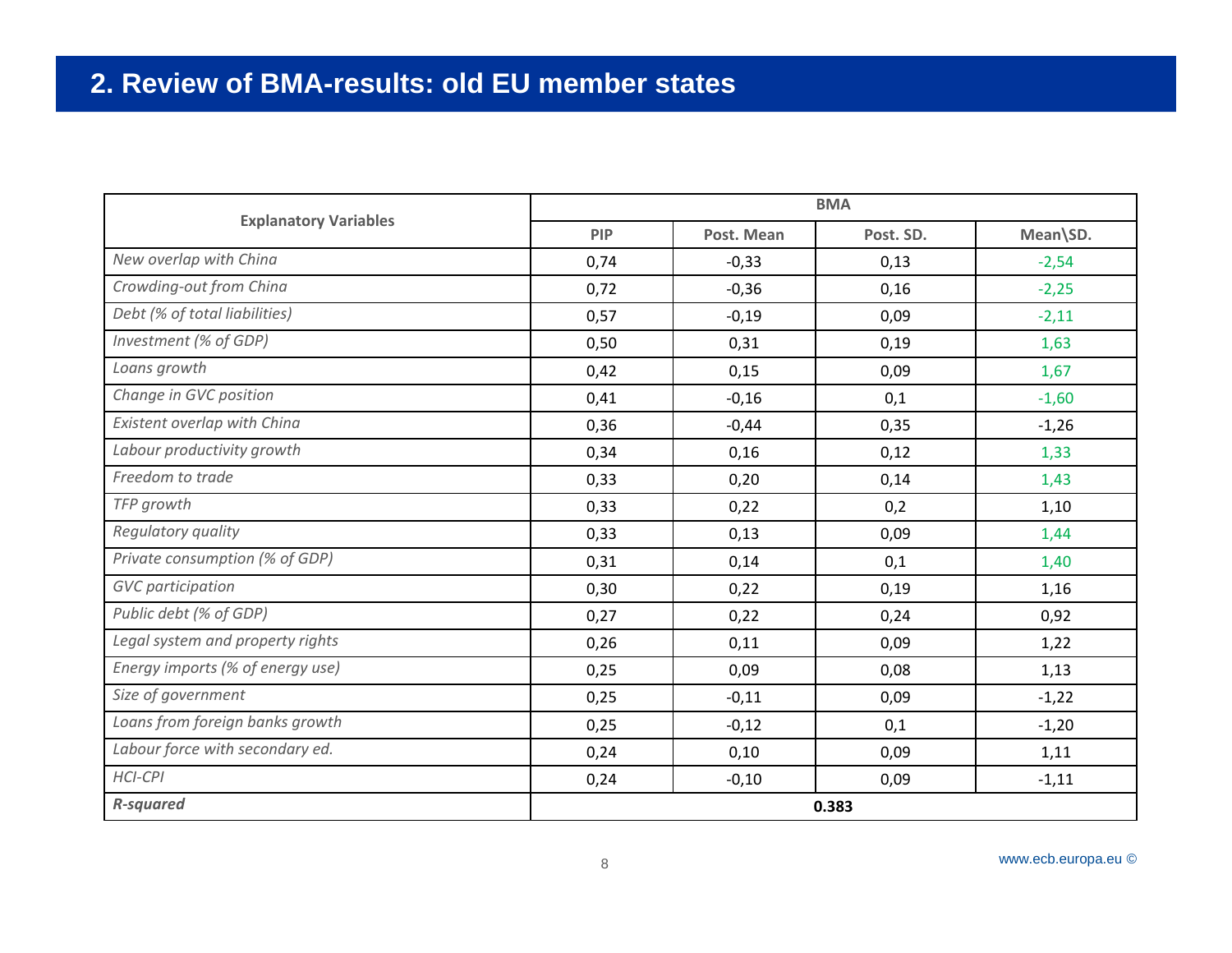#### 2. Review of BMA-results: new EU member states

|                                         | <b>BMA</b> |            |           |          |
|-----------------------------------------|------------|------------|-----------|----------|
| <b>Explanatory Variables</b>            | <b>PIP</b> | Post. Mean | Post. SD. | Mean\SD. |
| Labour productivity growth              | 0,72       | 0,31       | 0,10      | 3,10     |
| Existent overlap with China             | 0,70       | $-0,37$    | 0,12      | $-3,08$  |
| Real FDI liabilities growth             | 0,28       | 0,22       | 0,10      | 2,20     |
| RCA in high-tech ind.                   | 0,27       | $-0,22$    | 0,10      | $-2,20$  |
| TFP growth                              | 0,21       | 0,28       | 0,15      | 1,87     |
| Relative export prices adj. for quality | 0,12       | 0,13       | 0,08      | 1,63     |
| Labour force participation rate         | 0,11       | $-0,14$    | 0,09      | $-1,56$  |
| New overlap with China                  | 0,10       | 0,18       | 0,15      | 1,20     |
| Share of construction in investment     | 0,10       | 0,16       | 0,12      | 1,33     |
| Tax burden                              | 0,08       | 0,11       | 0,08      | 1,38     |
| Loans from foreign banks growth         | 0,08       | $-0,14$    | 0,11      | $-1,27$  |
| Labour force with tertiary ed.          | 0,08       | $-0,13$    | 0,19      | $-0,68$  |
| Size of government                      | 0,07       | $-0,11$    | 0,10      | $-1,10$  |
| <b>GVC</b> position                     | 0,07       | 0,10       | 0,09      | 1,11     |
| Patent applications                     | 0,07       | $-0,10$    | 0,11      | $-0,91$  |
| Legal system and property rights        | 0,07       | 0,09       | 0,09      | 1,00     |
| Growth surprise                         | 0,06       | 0,04       | 0,20      | 0,20     |
| Investment growth                       | 0,06       | 0,09       | 0,14      | 0,64     |
| Freedom to trade                        | 0,05       | 0,07       | 0,10      | 0,70     |
| Loans (% of total liabilities)          | 0,05       | $-0,10$    | 0,14      | $-0,71$  |
| <b>R-squared</b>                        | 0.408      |            |           |          |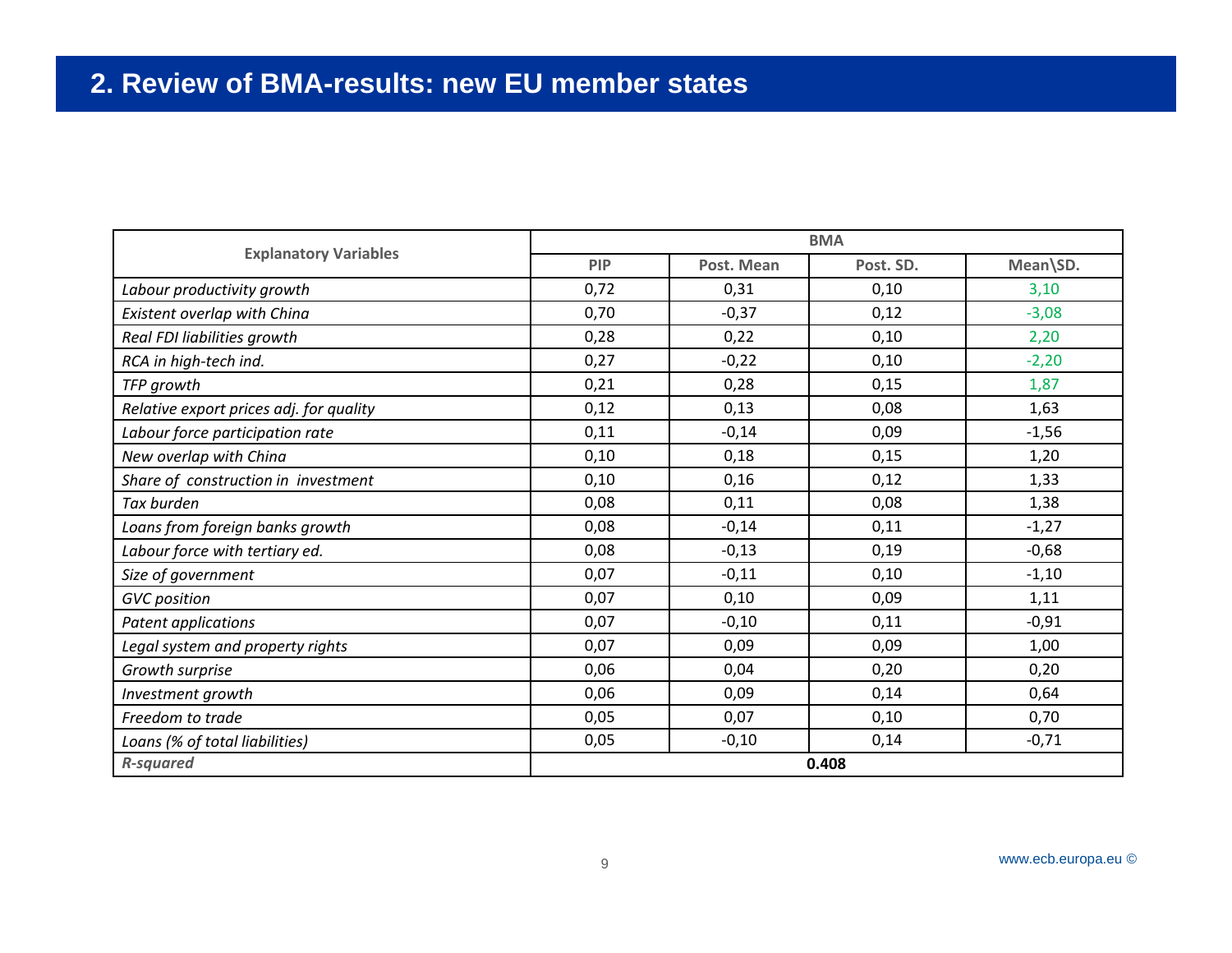- LASSO: Least absolute shrinkage and selection operator (Tibshirani, 1996)
- LASSO provides an efficient procedure to identify among large set of predictors the ones, which exhibit strongest effects
- LASSO is a combination of ridge regression and subset selection:
	- It shrinks some coefficients
	- It sets other coefficients to zero
- Why Shrinkage?
	- Prediction accuracy can sometimes be improved over OLS by shrinking or setting to 0 some coefficients
- When dealing with a large number of potential predictors, the fact that it sets coefficients to zero can be a big advantage for the sake of interpretation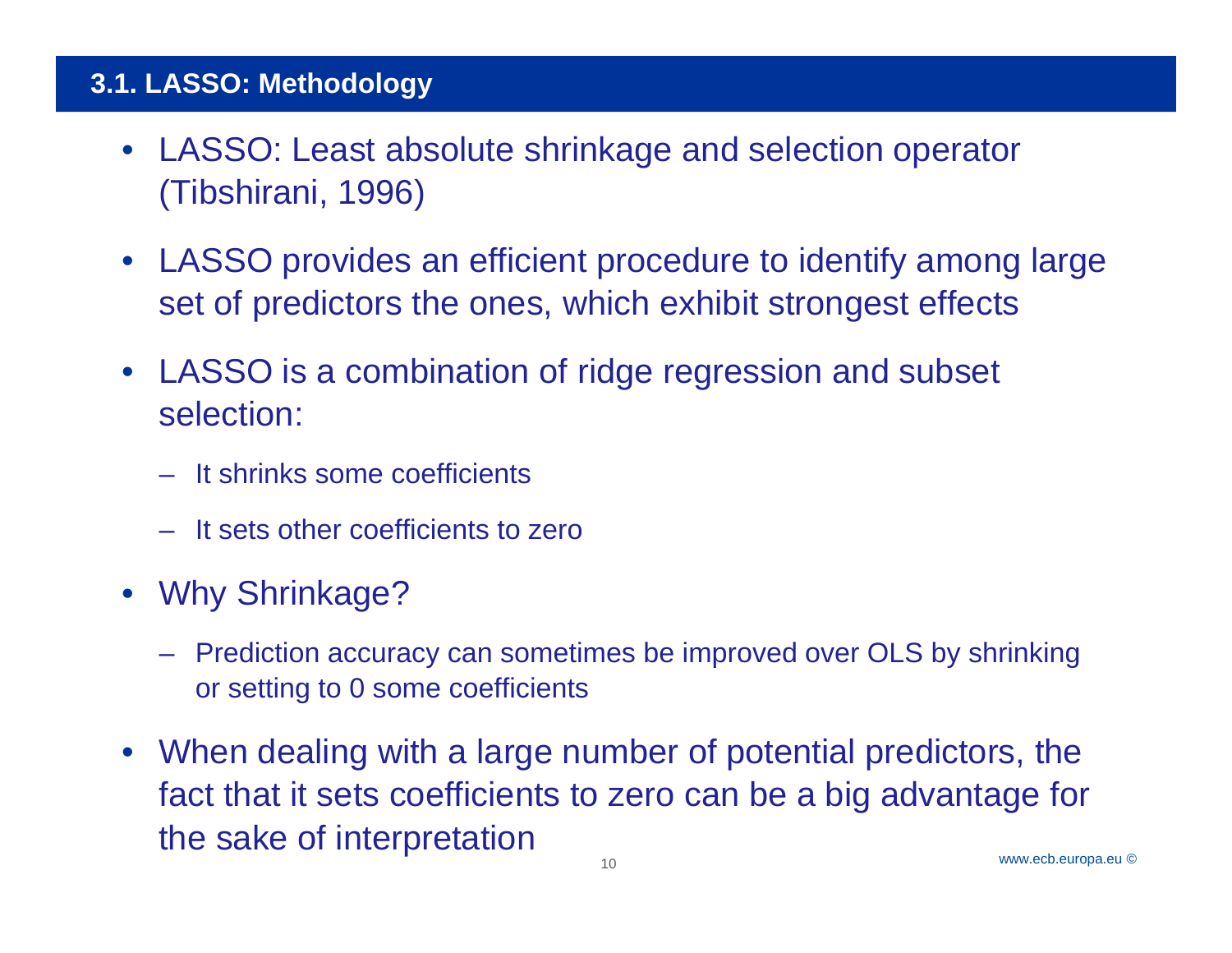Given a set of candidate drivers and a dependent variable y, LASSO fits a linear model:

 $(1)$  $y_i = \beta_0 + \beta_1 x_{i1} + \beta_2 x_{i2} + ... + \beta_k x_{ik} + \epsilon_i$ 

The LASSO estimate is defined as:

(2) 
$$
\beta^{LASSO} = \frac{argmin_{\beta \in \mathbb{R}^k} \sum_{i=1}^N \varepsilon_i^2 + s \sum_{j=1}^k |\beta_j|}{\beta_{\beta}}
$$

- Tuning parameter "s" controls the strength of the penalty. For s=0 we get  $\beta^{LASSO} = \beta^{OLS}$ , and  $\beta^{LASSO} = 0$  when  $s = \infty$ .
- For values of s (s>=0) the solutions are shrunken versions of the least squares estimates. The penalty term causes some of the values to be shrunken to zero exactly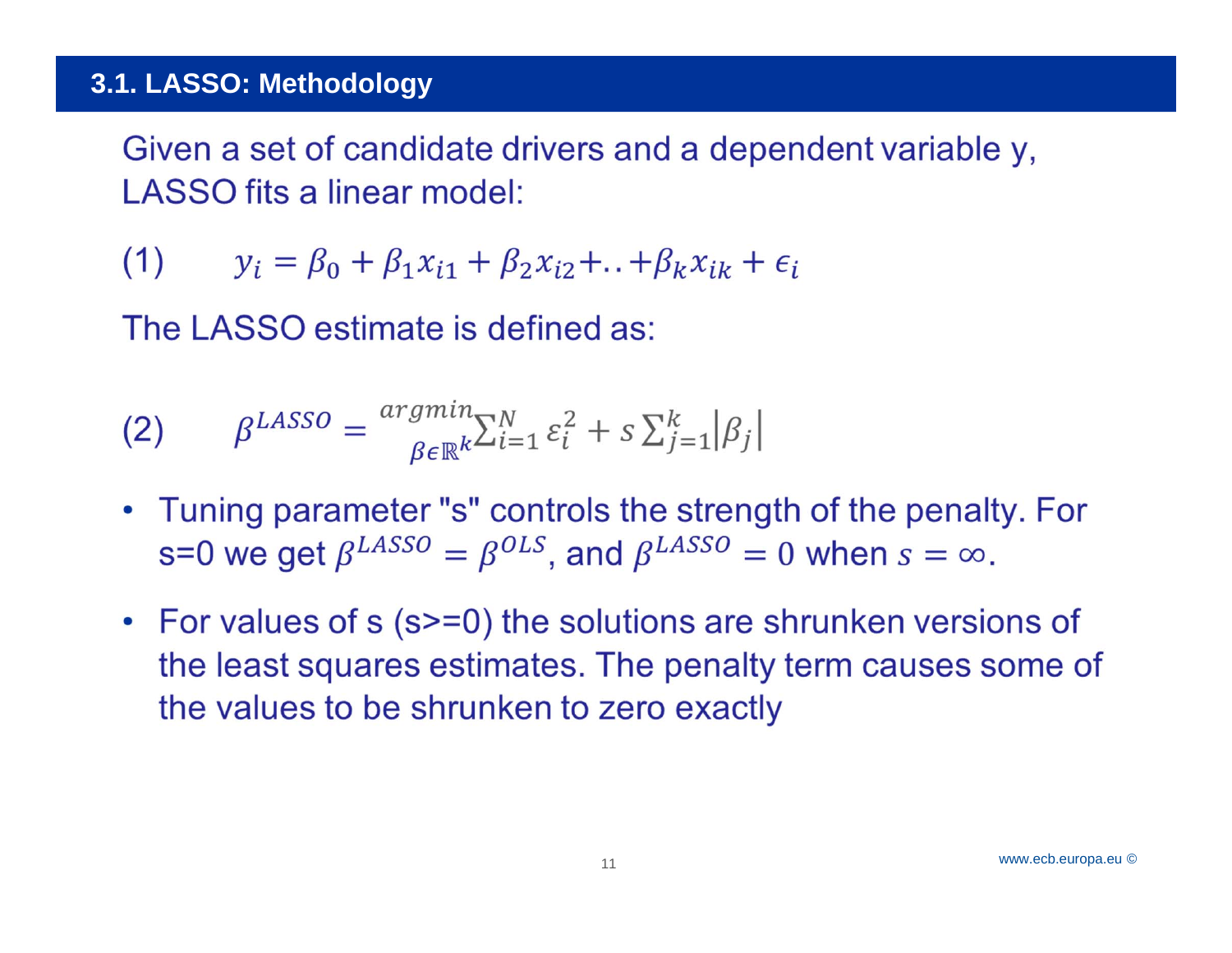- The main difference between LASSO and other shrinkage methods (e.g. BMA, ridge regression) is that the latter only shrink coefficients towards zero but never sets them to zero exactly
- LASSO performs shrinkage <u>and</u> variable selection simultaneously
- The computation of the lasso solution is a quadratic programming problem, and can be tackled by standard numerical algorithms
- Least angle regression (LARS) procedure provides an efficient way to compute the solutions to the LASSO problem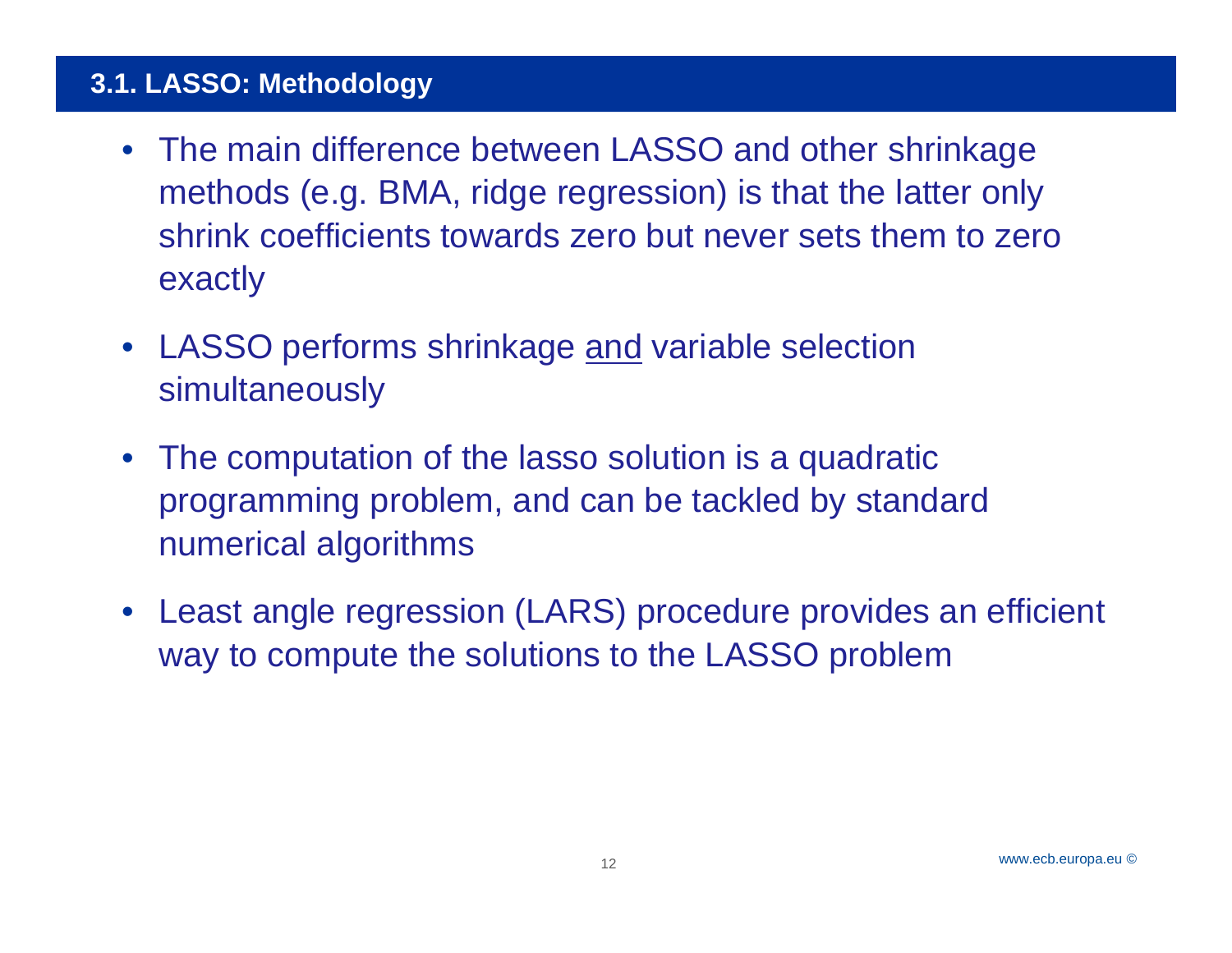# **LARS** algorithm:

- 1. Start with all coefficients  $\beta$  equal to zero
- Find the predictor  $x_i$  most correlated with  $y$ 2.
- 3. Increase the coefficient  $\beta_i$  in the direction of the sign of correlation between  $x_i$  and y
- 4. Compute residuals  $\varepsilon = y \hat{y}$  along the way. Stop when some other predictor  $x_k$  has as much correlation with  $\varepsilon$  as  $x_j$ .
- Repeat step 3. for  $(\beta_j, \beta_k)$ , until some other predictor  $x_m$  has 5. as much correlation with  $\varepsilon$ .
- Continue until: all predictors are in the model 6.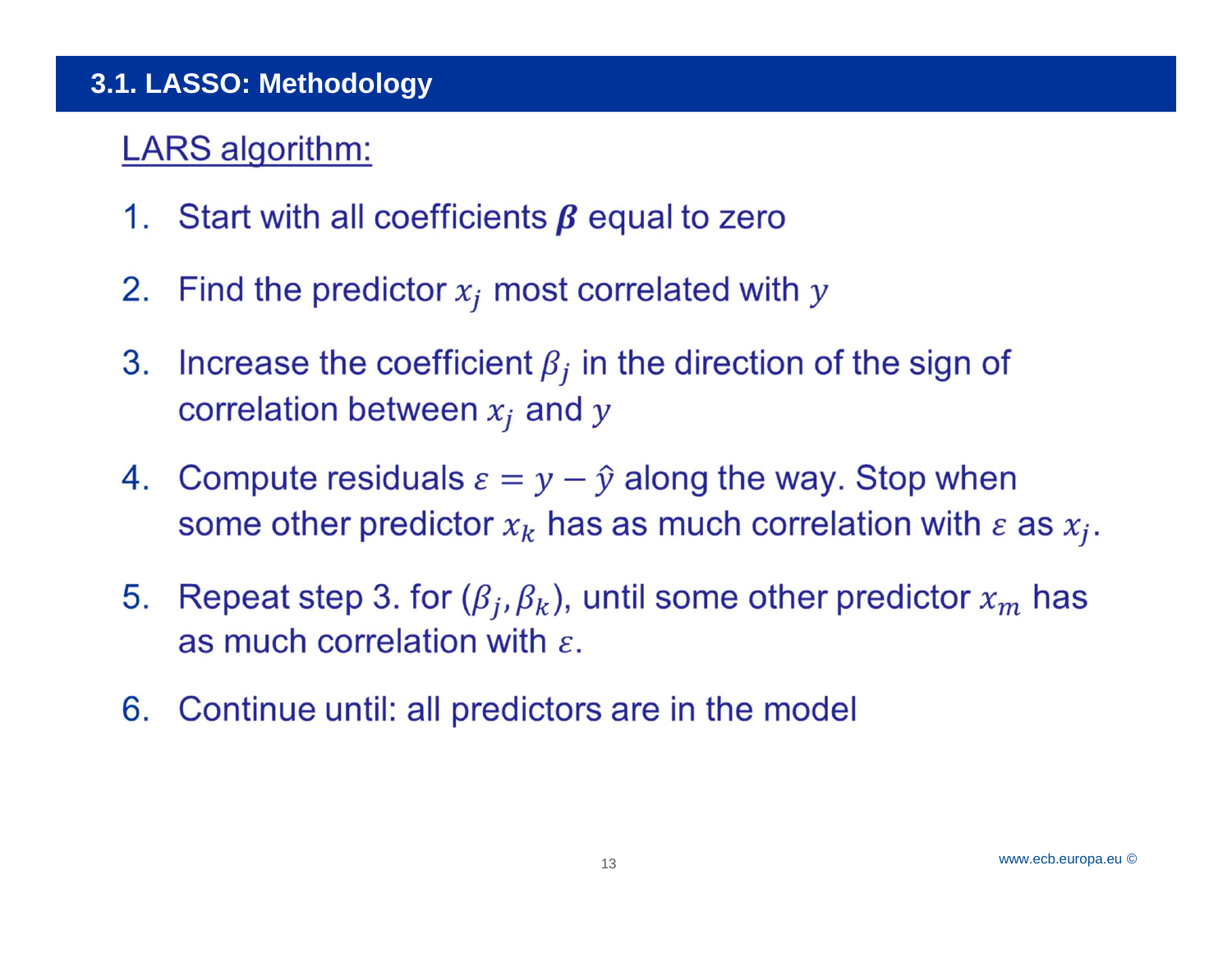- Theoretical foundations: Tibshirani, R. (1996), Efron, B., Johnstone, I., Hastie, T. and Tibshirani, R. (2003, Annals of Statistics)
- Applifations in forecasting: Bai and Ng (2008, JoE), De Mol, Giannone, Reichlin (2006), Buchmann (2011)
- • Growth-literature: Schneider and Wagner (2008), Hal Varian (2014)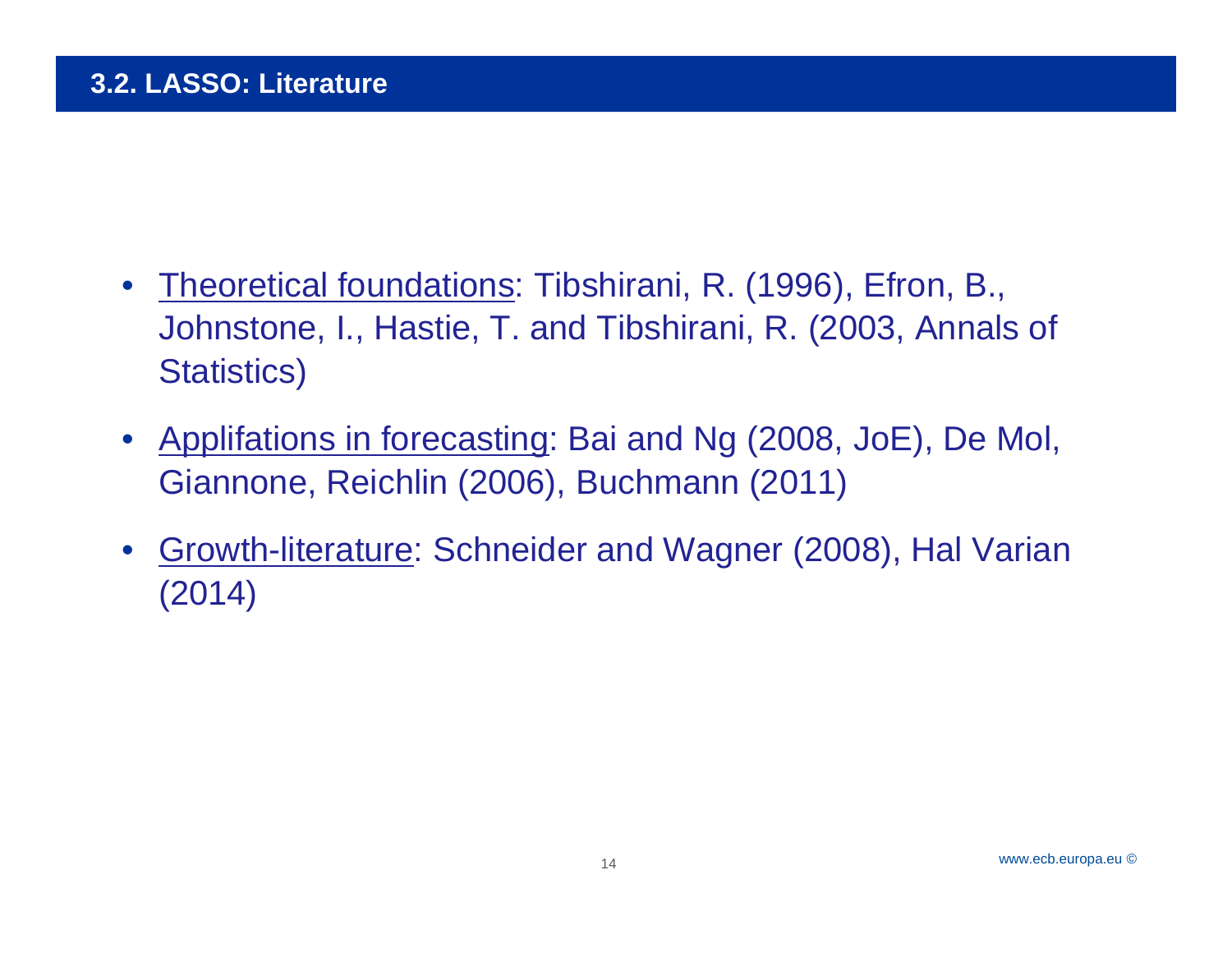## Old EU member states:

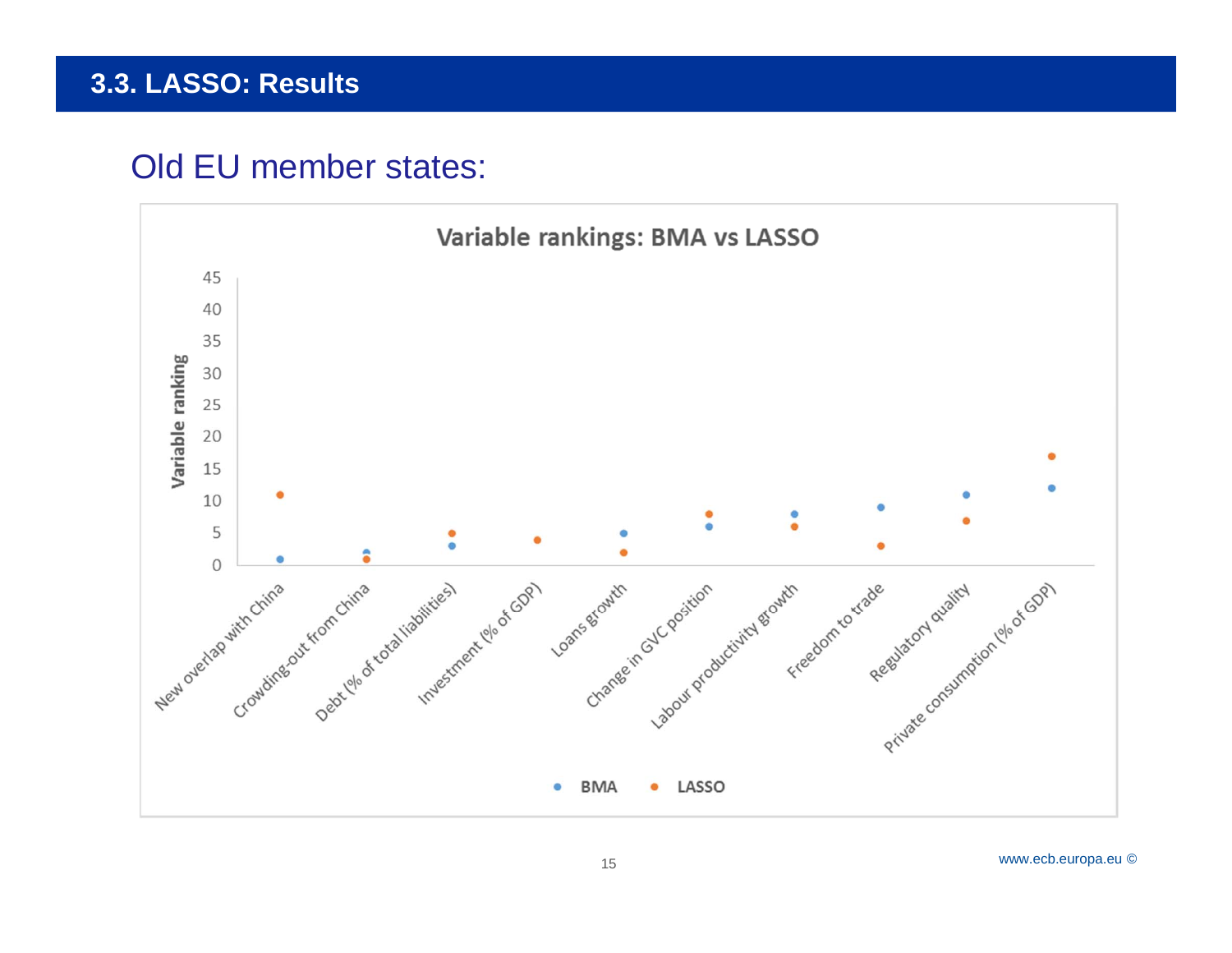# New EU member states:



www.ecb.europa.eu ©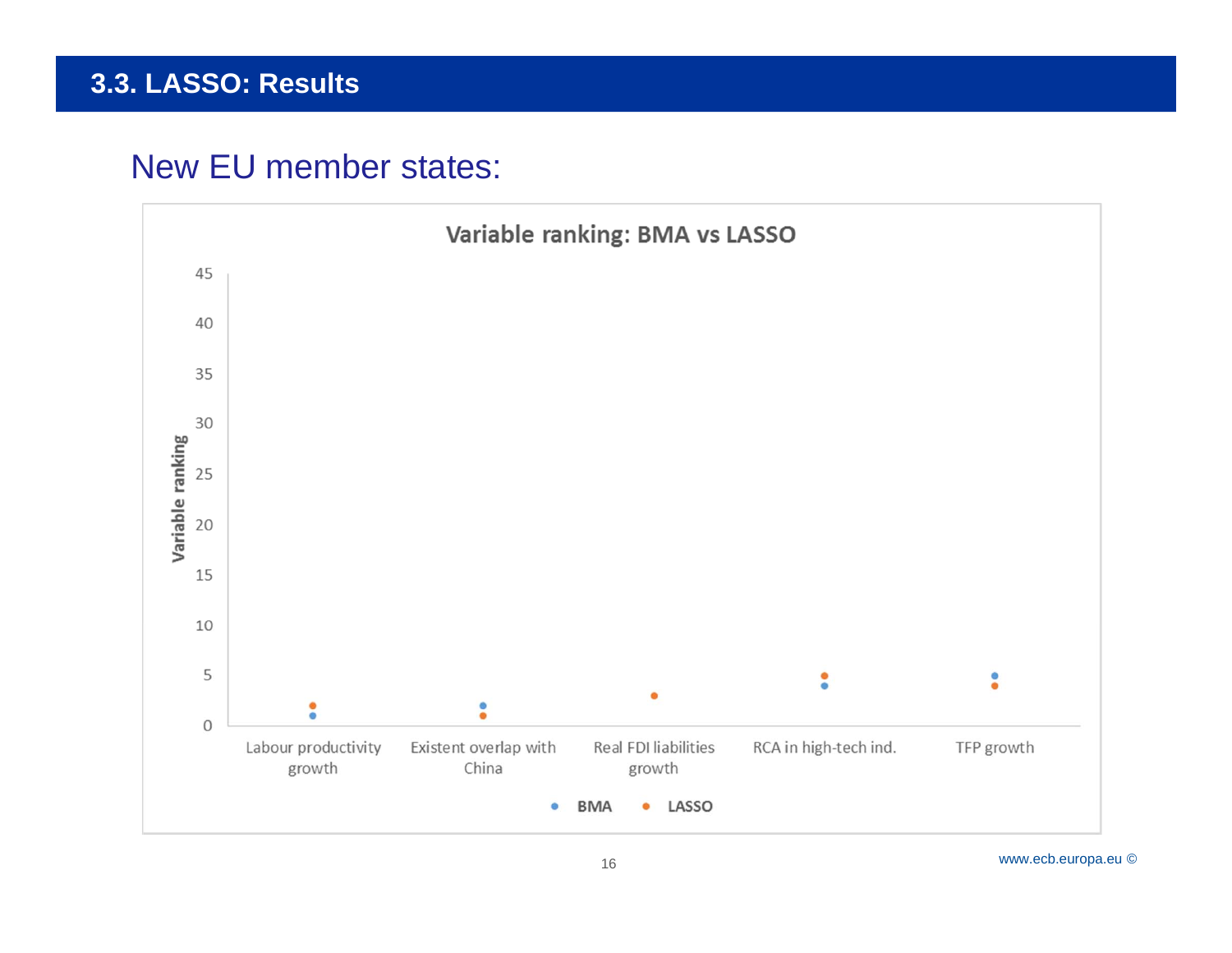| <b>Old EU member states</b>      | <b>BMA</b><br>posterior mean | <b>LASSO</b><br>coefficient |
|----------------------------------|------------------------------|-----------------------------|
| New overlap with China           | $-0,33$                      | $-0,32$                     |
| Crowding-out from China          | $-0,36$                      | $-0,30$                     |
| Debt (% of total liabilities)    | $-0,19$                      | $-0,18$                     |
| Investment (% of GDP)            | 0,31                         | 0,24                        |
| Loans growth                     | 0,15                         | 0,14                        |
| Change in GVC position           | $-0,16$                      | $-0,13$                     |
| Existent overlap with China      | $-0,44$                      |                             |
| Labour productivity growth       | 0,16                         | 0,09                        |
| Freedom to trade                 | 0,20                         | 0,16                        |
| TFP growth                       | 0,22                         | 0,12                        |
| Regulatory quality               | 0,13                         | 0,10                        |
| Private consumption (% of GDP)   | 0,14                         | 0,15                        |
| <b>GVC</b> participation         | 0,22                         |                             |
| Public debt (% of GDP)           | 0,22                         |                             |
| Legal system and property rights | 0,11                         | 0,11                        |
| Energy imports (% of energy use) | 0,09                         | 0,11                        |
| Size of government               | $-0,11$                      | $-0,13$                     |
| Loans from foreign banks growth  | $-0,12$                      | $-0,06$                     |
| Labour force with secondary ed.  | 0,10                         | 0,10                        |
| <b>HCI-CPI</b>                   | $-0,10$                      | $-0,06$                     |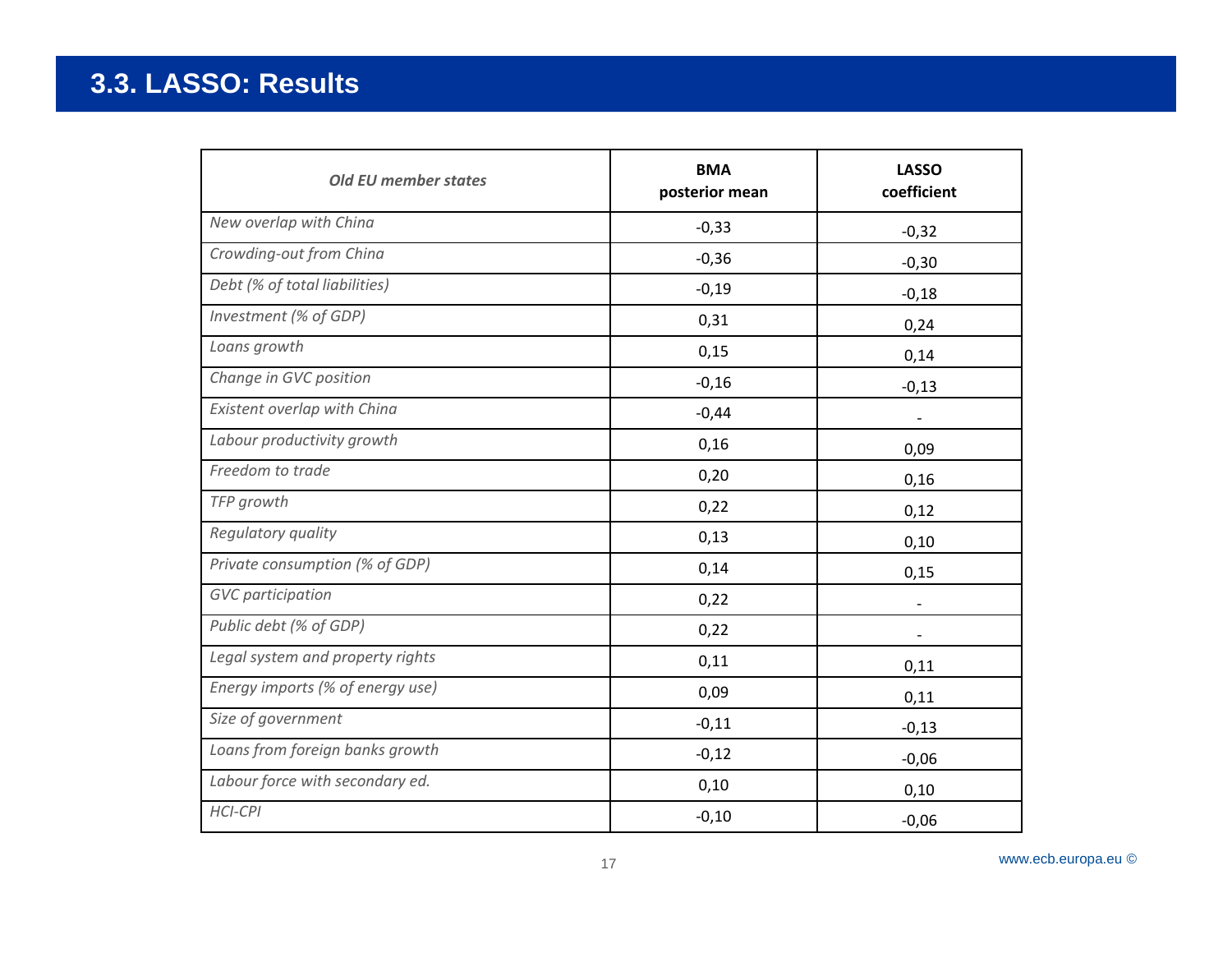| <b>New EU member states</b>             | <b>BMA</b><br>posterior mean | <b>LASSO</b><br>coefficient |
|-----------------------------------------|------------------------------|-----------------------------|
| Labour productivity growth              | 0,31                         | 0,18                        |
| Existent overlap with China             | $-0,37$                      | $-0,21$                     |
| Real FDI liabilities growth             | 0,22                         | 0,09                        |
| RCA in high-tech ind.                   | $-0,22$                      | $-0,07$                     |
| TFP growth                              | 0,28                         | 0,05                        |
| Relative export prices adj. for quality | 0,13                         |                             |
| Labour force participation rate         | $-0,14$                      | $\overline{\phantom{0}}$    |
| New overlap with China                  | 0,18                         |                             |
| Share of construction in investment     | 0,16                         |                             |
| Tax burden                              | 0,11                         |                             |
| Loans from foreign banks growth         | $-0,14$                      |                             |
| Labour force with tertiary ed.          | $-0,13$                      | $\overline{a}$              |
| Size of government                      | $-0,11$                      |                             |
| <b>GVC</b> position                     | 0,10                         |                             |
| Patent applications                     | $-0,10$                      | $\overline{\phantom{0}}$    |
| Legal system and property rights        | 0,09                         |                             |
| Growth surprise                         | 0,04                         |                             |
| Investment growth                       | 0,09                         |                             |
| Freedom to trade                        | 0,07                         |                             |
| Loans (% of total liabilities)          | $-0,10$                      |                             |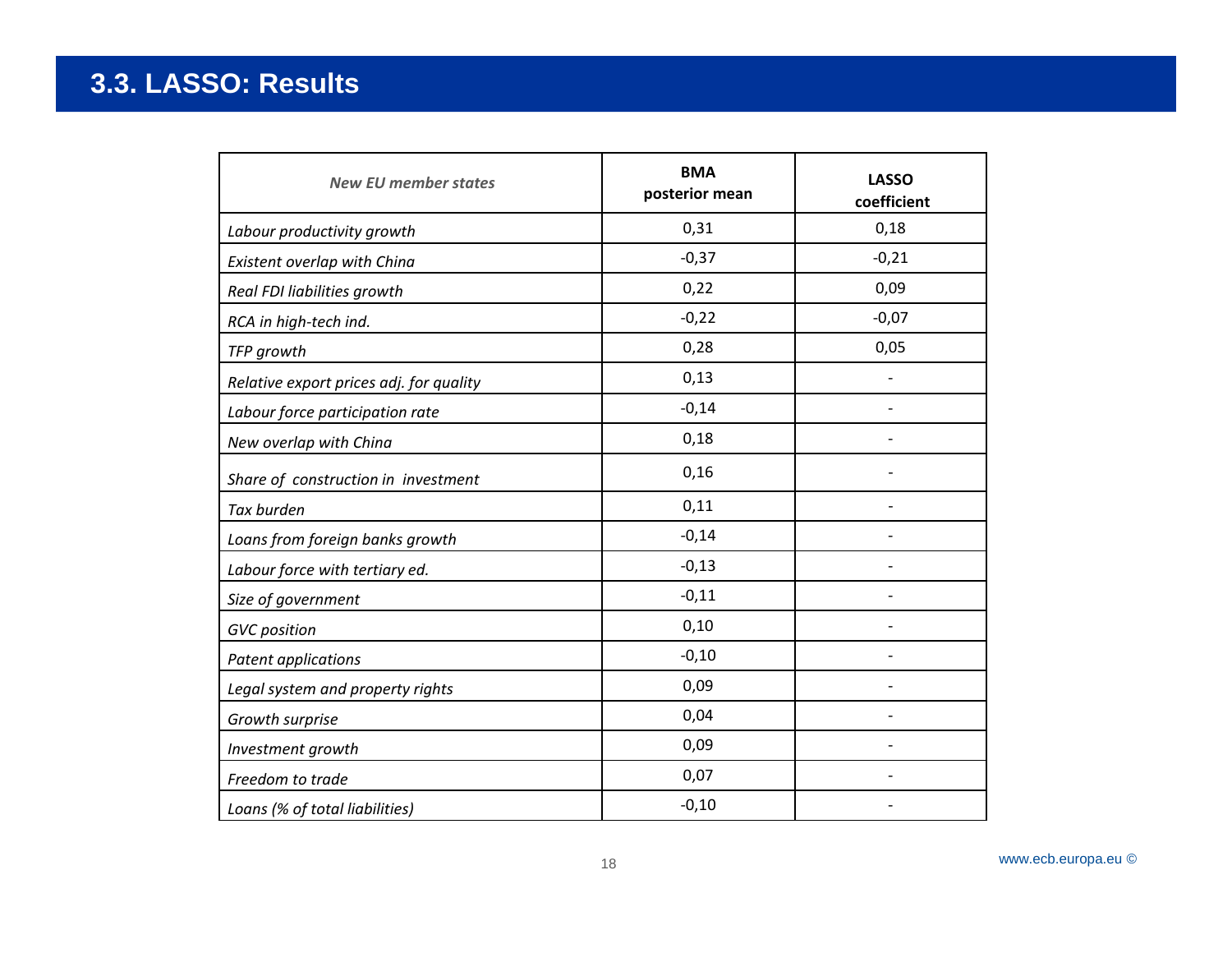# Old EU member states: R-squared

|                      | <b>BMA</b> |           | <b>LASSO</b> |
|----------------------|------------|-----------|--------------|
| AT                   | 0,619      | AT        | 0,852        |
| BE                   | 0,618      | GR        | 0,740        |
| GR                   | 0,607      | BE        | 0,699        |
| DK                   | 0,569      | DE        | 0,640        |
| IT                   | 0,543      | DK        | 0,563        |
| DE                   | 0,519      | IT        | 0,534        |
| $\mathsf{NL}\xspace$ | 0,471      | <b>NL</b> | 0,522        |
| FI                   | 0,405      | ES        | 0,463        |
| ES                   | 0,361      | IE        | 0,405        |
| SE                   | 0,246      | F1        | 0,344        |
| IE                   | 0,215      | <b>FR</b> | 0,292        |
| PT                   | 0,213      | PT        | 0,290        |
| FR                   | 0,199      | SE        | 0,275        |
| UK                   | $-0,074$   | UK        | $-0,040$     |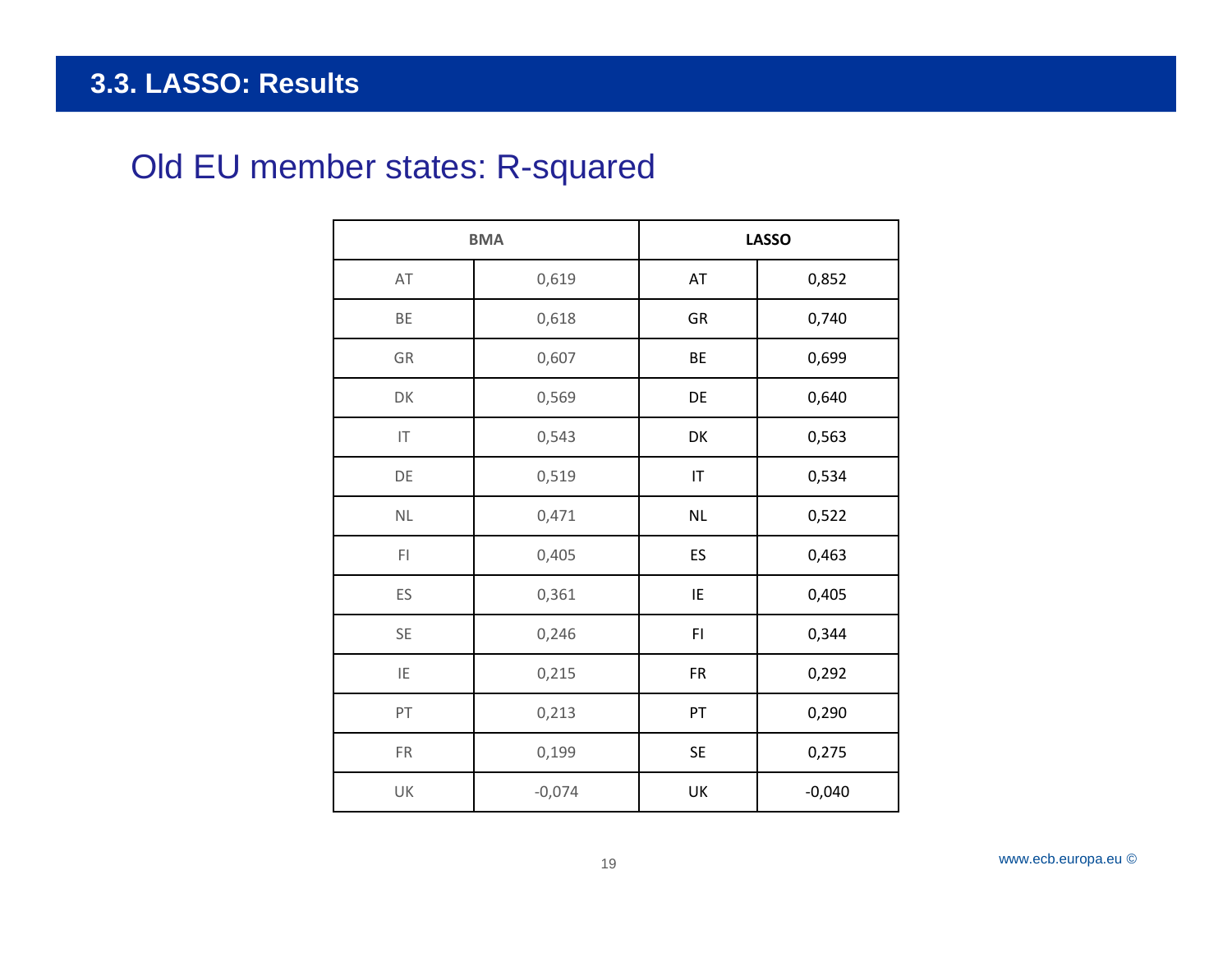#### Rubric **3.3. LASSO: Results**

# New EU member states: R-squared

| <b>BMA</b> |       | <b>LASSO</b> |       |  |
|------------|-------|--------------|-------|--|
| HU         | 0,657 | HU           | 0,647 |  |
| PL         | 0,640 | PL           | 0,586 |  |
| SI         | 0,568 | SI           | 0,528 |  |
| <b>RO</b>  | 0,422 | <b>RO</b>    | 0,460 |  |
| SK         | 0,421 | ${\sf CZ}$   | 0,421 |  |
| BG         | 0,403 | SK           | 0,373 |  |
| CZ         | 0,398 | BG           | 0,345 |  |
| EE         | 0,388 | LV           | 0,329 |  |
| LV         | 0,349 | EE           | 0,319 |  |
| LT.        | 0,247 | LT           | 0,226 |  |
| CY         | 0,238 | CY           | 0,211 |  |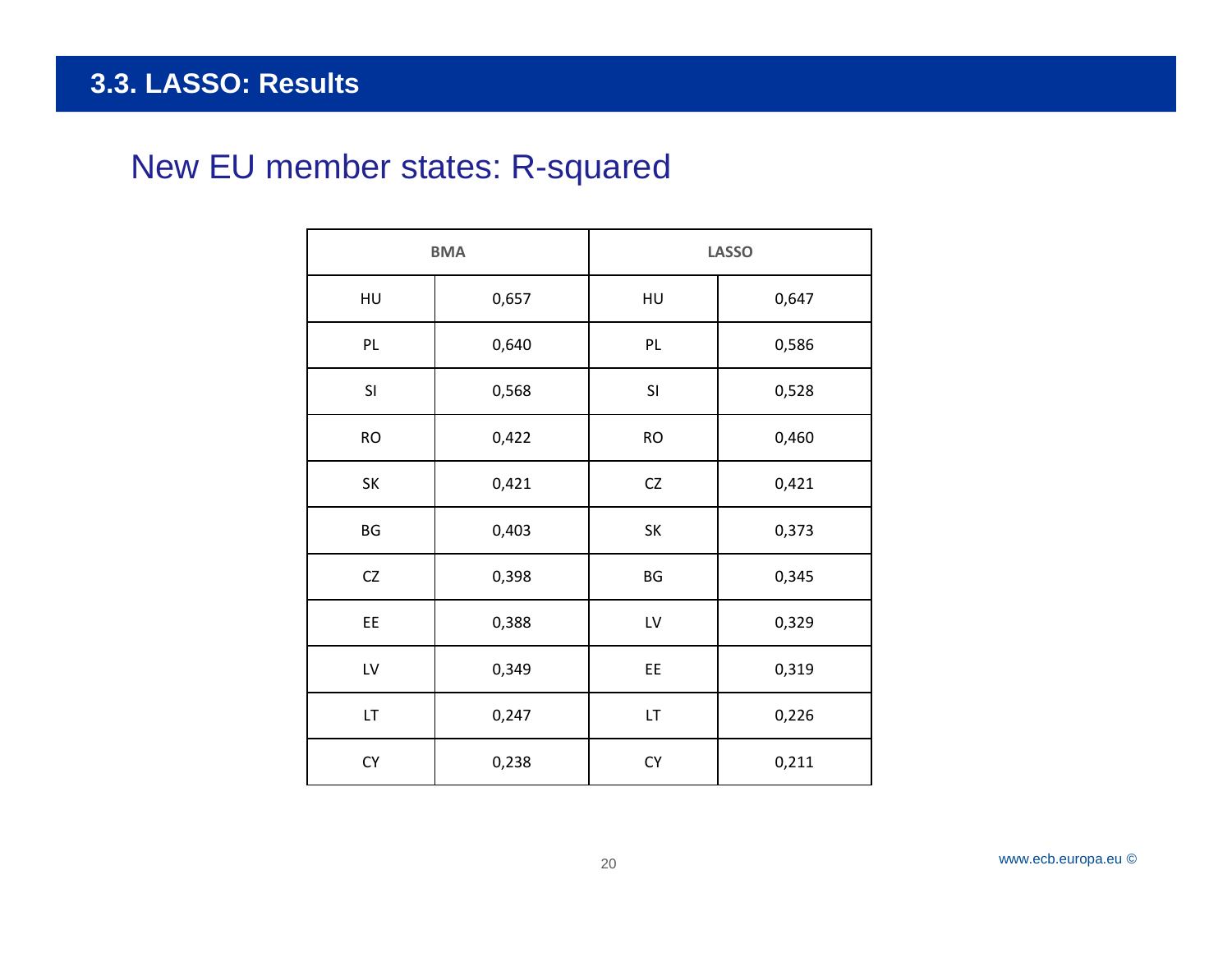#### Rubric**4. LASSO: Conclusions**

# **Summary**

- 1. LASSO yields very similar results when compared to BMA
	- – For the new EU members states: Exact correspondence between indicators chosen by LASSO and robust indicators identified via BMA
	- – For the old member states: From the 10 robust indicators according to BMA-methodology, LASSO ranks 8 among the top 10
	- – LASSO coefficient signs are in line with BMA: Direction of effect does not seem to be driven by particular econometric method
- 2. R-squared suggests that exclusion of variables in combination with shrinkage (LASSO) can improve model fit
- 3. Next steps:
	- 1. Assess statistical significance of LASSO coefficients
	- 2. Conduct a country cluster analysis using the robust set of indicators